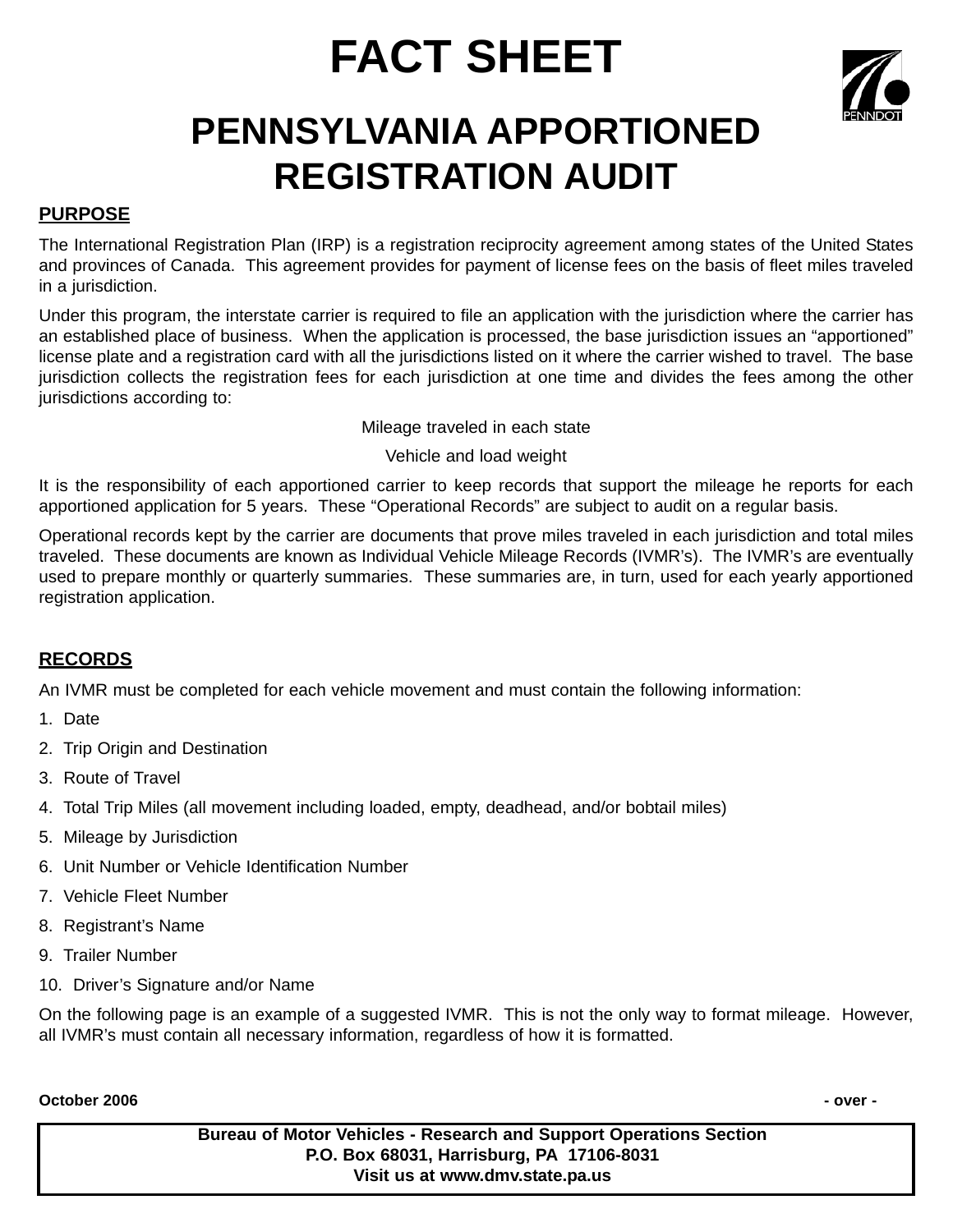| Name              |                     |     | Trailer #   |                                       |  |
|-------------------|---------------------|-----|-------------|---------------------------------------|--|
| Date              |                     |     | VIN/Unit #  |                                       |  |
| Account & Fleet # |                     |     | Origin      |                                       |  |
| Signature         |                     |     | Destination |                                       |  |
| Jurisdiction      | Highway or<br>Route |     | Odometer    | Jurisdiction<br><b>Miles Traveled</b> |  |
|                   |                     |     |             |                                       |  |
|                   |                     | Beg |             | <b>Total Trip</b><br><b>Miles</b>     |  |
|                   |                     |     | End         |                                       |  |
|                   |                     |     | Total       |                                       |  |

#### **REMEMBER**

- ❖ An IVMR must be completed for each vehicle movement.
- \* An IVMR must be an original, accurate and readable.
- ◆ All necessary information must be contained in each IVMR.
- \* All mileage information contained in an IVMR can be taken from odometer and/or hubometer, state maps or household goods guide.

After accumulating IVMR's for each month or quarter, the carrier prepares a monthly/quarterly summary or recap, by fleet, of the miles traveled for the previous month/quarter. This summary includes the total miles for all apportioned vehicles in the fleet. These recaps must be supported by original IVMR's. Facsimile or computer generated IVMR's are not acceptable. DO NOT DISCARD IVMR'S. A carrier must have them to support summaries. An example of a summary is illustrated below:

| July           | <b>PA</b> | <b>OH</b> | <b>NJ</b> | <b>NY</b>                     | <b>Total</b> |
|----------------|-----------|-----------|-----------|-------------------------------|--------------|
| 1              | 101       | 53        | 18        | 97                            | 269          |
| $\overline{2}$ | 216       | 89        | 46        | 210                           | 561          |
| 3              | 344       | 161       | 17        | 327                           | 849          |
| 4              | 471       | 308       | 99        | 305                           | 1,183        |
| 5              | 325       | 213       | 99        | 489                           | 1,126        |
|                |           |           |           |                               |              |
|                |           |           |           |                               |              |
| 31             | 251       | 299       | 64        | 116                           | 730          |
|                |           |           |           | 2,870 2,113 1,891 2,454 8,328 |              |

The monthly totals should then be summarized to arrive at the yearly (July 1, 20xx to June 30, 20xx) totals which should agree with those amounts reported on Schedule B.